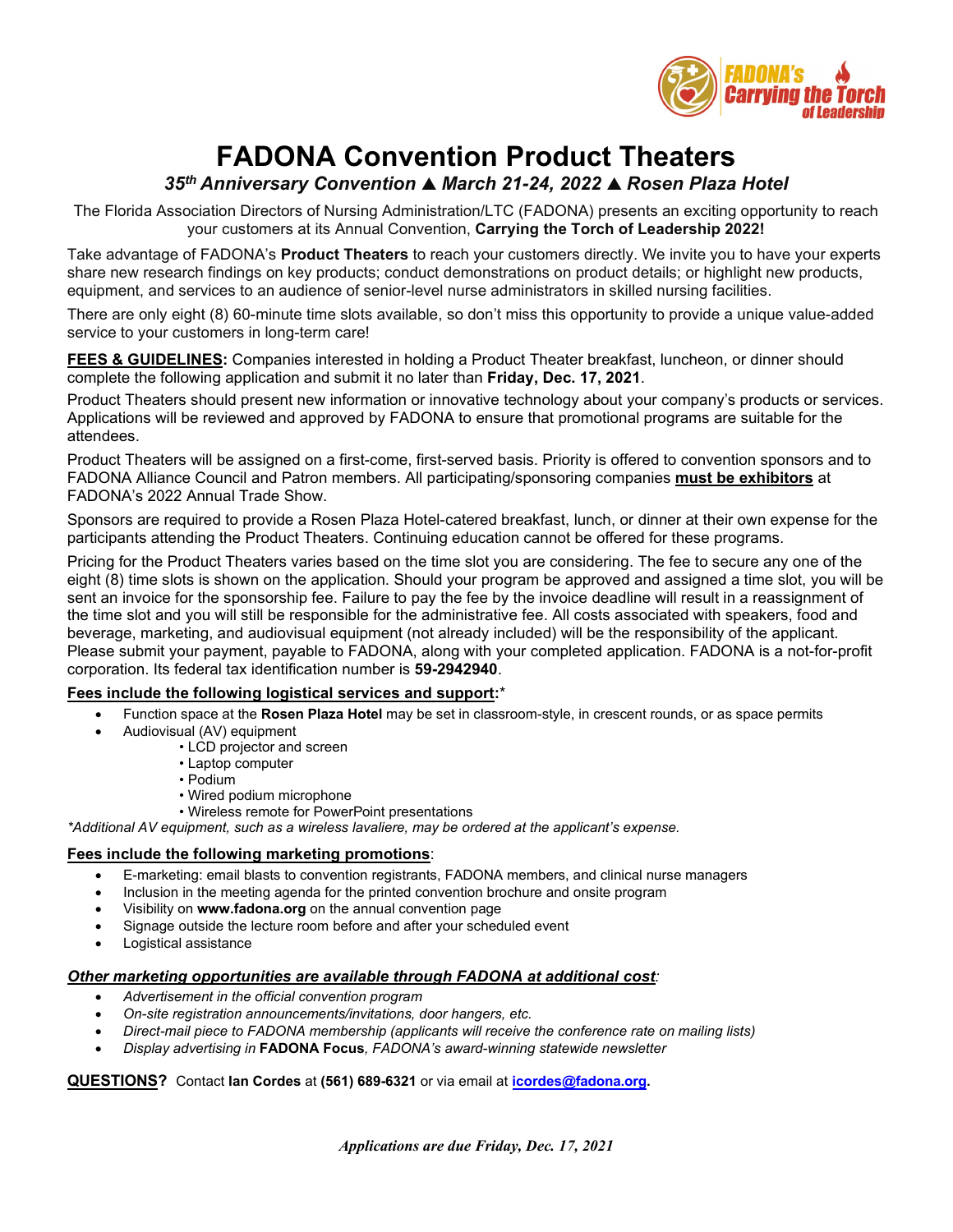

# **FADONA Product Theater Application**

*35th Anniversary Convention March 21-24, 2022 Rosen Plaza Hotel*

## **APPLICANT/SPONSORING ORGANIZATION**

| <b>EVENT COORDINATOR</b> |  |                           |  |  |  |
|--------------------------|--|---------------------------|--|--|--|
|                          |  |                           |  |  |  |
|                          |  |                           |  |  |  |
|                          |  |                           |  |  |  |
|                          |  | <b>Fax:</b> Email: Email: |  |  |  |

**Time Slots\* Preferred:** Select your 1<sup>st</sup> or 2<sup>nd</sup> choice (complete separate applications if applying to host more than one program).

| <b>Choice</b>                                                                                                                                                                                                                  | <u>Time</u> |                       | <b>Audience</b> | <u>Date</u>         | <b>Admin. Fee</b> | <b>Plus</b>      |
|--------------------------------------------------------------------------------------------------------------------------------------------------------------------------------------------------------------------------------|-------------|-----------------------|-----------------|---------------------|-------------------|------------------|
|                                                                                                                                                                                                                                | 1.          | 12-1 p.m.             | All             | Monday, March 21    | \$2,750           | Lunch            |
|                                                                                                                                                                                                                                | 2.          | 7-8 p.m.              | All             | Monday, March 21    | \$2,750           | <b>Dinner</b>    |
|                                                                                                                                                                                                                                | 3.          | 8-9 a.m.              | All             | Tuesday, March 22   | \$3,250           | <b>Breakfast</b> |
|                                                                                                                                                                                                                                | 4.          | 11:50 a.m.-12:50 p.m. | All             | Tuesday, March 22   | \$4,350           | Lunch            |
|                                                                                                                                                                                                                                | 5.          | 7-8 p.m.              | All             | Tuesday, March 22   | \$4,950           | <b>Dinner</b>    |
|                                                                                                                                                                                                                                | 6.          | 8-9 a.m.              | All             | Wednesday, March 23 | \$3,250           | <b>Breakfast</b> |
|                                                                                                                                                                                                                                | 7.          | 1-2 p.m.              | All             | Wednesday, March 23 | \$5,000           | Lunch            |
|                                                                                                                                                                                                                                | 8.          | 8-9 a.m.              | All             | Thursday, March 24  | \$2,800           | <b>Breakfast</b> |
| *Times are subject to change.<br><b>PROGRAM INFORMATION</b><br>Program Title (for use in FADONA promotional materials):                                                                                                        |             |                       |                 |                     |                   |                  |
| Product/Research being highlighted: Network and the search of the search of the search of the search of the search of the search of the search of the search of the search of the search of the search of the search of the se |             |                       |                 |                     |                   |                  |
| Significance to LTC/relevance to current data or market:                                                                                                                                                                       |             |                       |                 |                     |                   |                  |

\_\_\_\_\_\_\_\_\_\_\_\_\_\_\_\_\_\_\_\_\_\_\_\_\_\_\_\_\_\_\_\_\_\_\_\_\_\_\_\_\_\_\_\_\_\_\_\_\_\_\_\_\_\_\_\_\_\_\_\_\_\_\_\_\_\_\_\_\_\_\_\_\_\_\_\_\_\_\_\_\_\_\_\_\_\_\_\_\_\_\_\_\_\_

\_\_\_\_\_\_\_\_\_\_\_\_\_\_\_\_\_\_\_\_\_\_\_\_\_\_\_\_\_\_\_\_\_\_\_\_\_\_\_\_\_\_\_\_\_\_\_\_\_\_\_\_\_\_\_\_\_\_\_\_\_\_\_\_\_\_\_\_\_\_\_\_\_\_\_\_\_\_\_\_\_\_\_\_\_\_\_\_\_\_\_\_\_\_